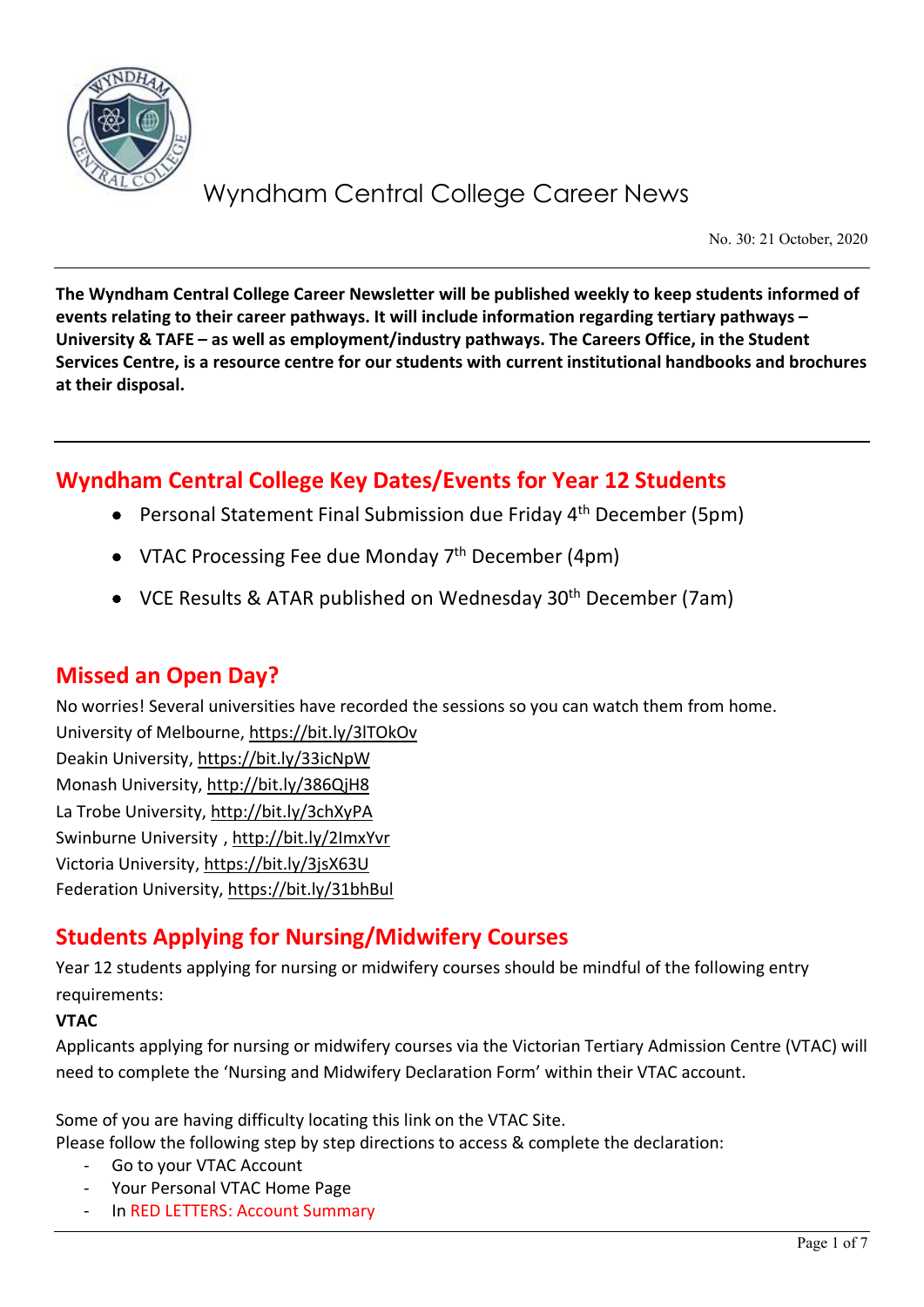

No. 30: 21 October, 2020

- There will be 6 boxes
- Go to the second  $(2^{nd})$  box across
- 'Making an Application'
- Last Tab: "Nursing & Midwifery Declaration Form"
- Complete Declaration
- Save & Submit

Is there anything else you need to do re the Nursing Course & the declaration? VTAC have also advised to check with each institution you have applied to!!

#### **UAC**

Applicants applying for nursing or midwifery courses via the Universities Admissions Centre (UAC) will need to complete an 'English Proficiency Declaration' within their UAC account.

## **University and TAFE Applicants**

Have you applied for university or TAFE courses through a Tertiary Admission Centre?

### **Additional Application Requirements**

To ensure you don't miss submitting compulsory documents, forms, or folios etc., or booking an interview or additional tests such as CASPer, check the course entry requirements on the institute's website or on the Tertiary Admission Centre website.

### **Scholarships**

If you are planning to study in 2021, you should explore the scholarships available at each institute you have applied for. Simply Google the name of the institute plus the word scholarships.

External scholarships can be searched for via the Good Universities Guide website and via Internet searches,<https://bit.ly/3bIJm0y>

### **Applications**

If you missed the timely application dates for state-based Tertiary Admission Centres, you can still apply for university and TAFE courses, you will just have to pay a higher application fee.

### **Application Fees**

Remember to pay the Tertiary Admission Centre application fees by the closing dates. For example – Victorian Tertiary Admissions Centre is the 7<sup>th</sup> of December for timely applications.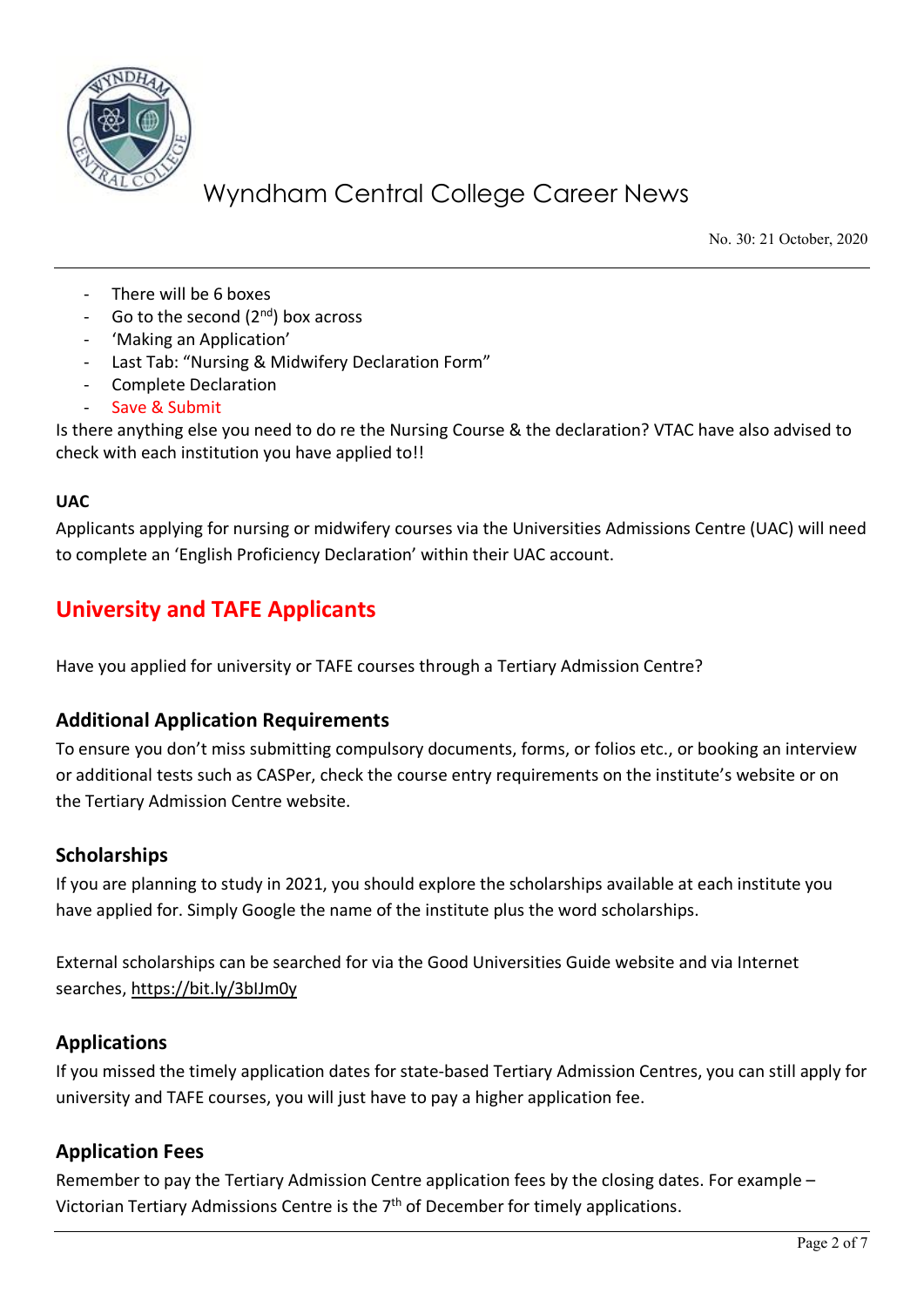

No. 30: 21 October, 2020

## **Demand for 'Soft Skills' in Future Workplaces**

The next ten years will see a shake-up of the mix of skills required by the Australian workforce, with workers needing to deepen their existing skill sets, or acquire new ones. Soft skills are becoming more important than ever.

A recent Deloitte report found that soft skill intensive occupations will account for two-thirds of all jobs by 2030, compared to half of all jobs in 2000.

You can download the report at this link - <https://bit.ly/2lTJbLL>

## **Defence Force – Upcoming Virtual Career Events**

#### **October**

- 21: Women in Defence
- 23: Defence Careers
- 23: Army Careers
- 28: Defence Careers

You can watch past sessions on the following topics

- ADF Careers Information Session
- Royal Military College
- Navy Officer
- Navy Technical Trades
- General Entry
- Women in Defence

For information, to register your place, and to watch past webinars, go to<https://bit.ly/2MpyMUj>

### **Interested in Forensic Science?**

#### **Web Series**

Afterlife is a web series that explores what goes on behind the doors at the Victorian Institute of Forensic Medicine and the Coroners Court of Victoria.

Join Meshel Laurie and Catherine McClements as they interview Melbourne's real Silent Witness and meet some of Australia's top forensic and legal experts, including forensic pathologists, anthropologists, toxicologists, odontologists, molecular biologists, physicians and coroners,<https://bit.ly/3eC56xc>

#### **Forensic Science Careers**

Explore careers in forensic science and study pathways at<https://bit.ly/2TbU4WS>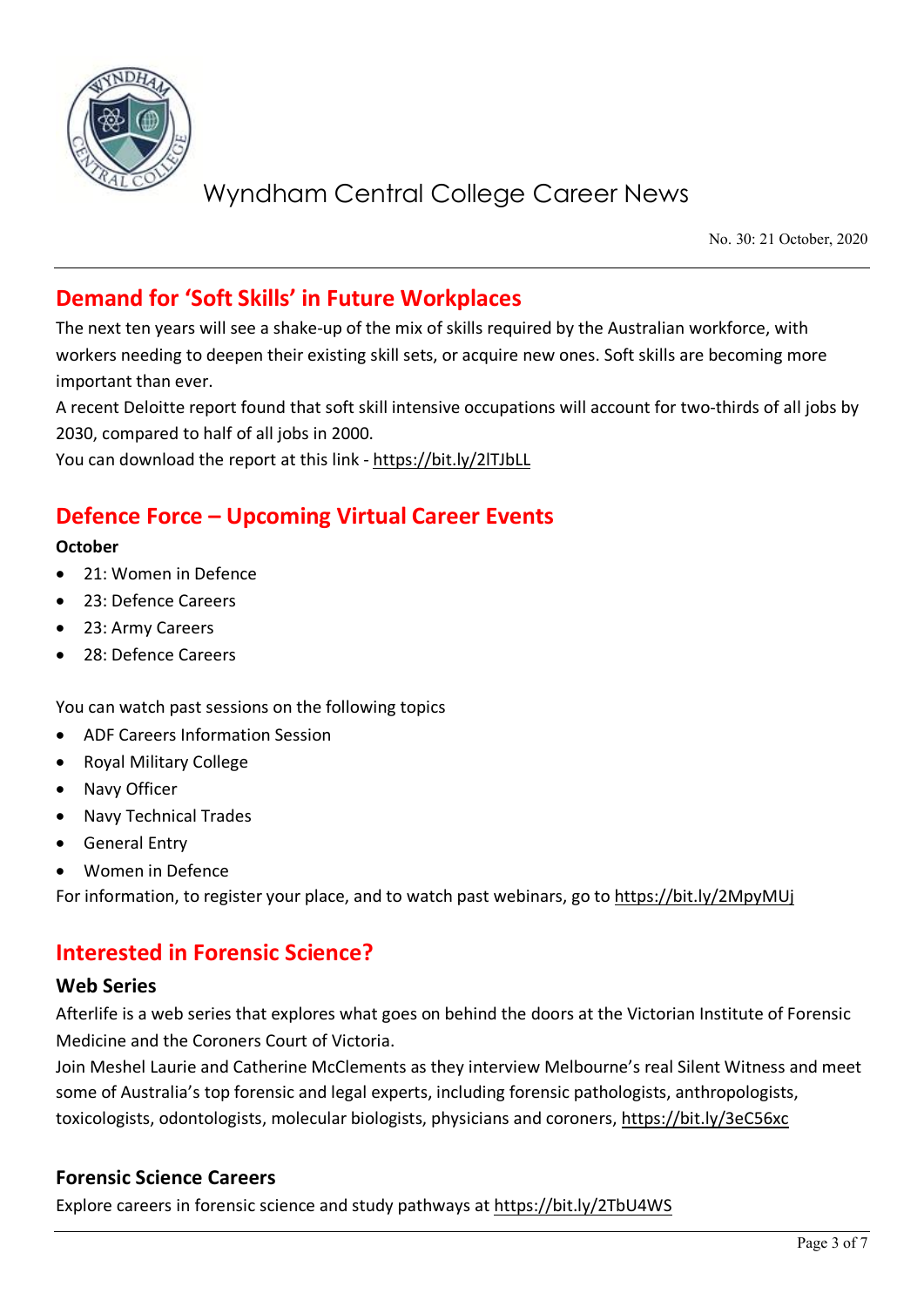

No. 30: 21 October, 2020

### **New Speech Pathology Podcast**

Third year speech pathology students, Hannah McKerral and Sienna McCormack have started a podcast called The Up + Coming Speechies. This is fantastic podcast for students interested in studying speech pathology or allied health in the future.

You can find episodes on Spotify and Apple Podcasts, and new episodes are released weekly on Wednesday mornings.

For information on speech pathology as a career and course information, visit<https://bit.ly/3dEkPfE>

### **University & TAFE Scholarships**

Land surveying and spatial science,<https://bit.ly/2TcrF2R>

Nursing and Midwifery,<https://bit.ly/31muXVA>

Students from a farming background,<https://bit.ly/34dIRez>

Regional and remote students,<https://bit.ly/35XEB1T>

### **Calling All Creatives!**

Festival X is the University of Newcastle's [School of Creative Industries](https://protect-au.mimecast.com/s/yhEtCGv0qnhW4JJhxSnM4?domain=futurestudents.cmail20.com) graduating student experience, delivered virtually. You can attend the event and Immerse yourself in the talent of the students from Visual Communication Design, Music, Communication and Creative Industries as they exhibit their final work and make their mark on 2020. Walk through the virtual gallery, watch live performances, short films, animation, documentaries and much more in this digital celebration of student creativity. Date: 13-15 November Information:<https://bit.ly/31oahMO>

### **Who Wants to be an Engineer?**

Do you prefer building bridges or creating engines? Who has more fun – a civil engineer or an aerospace engineer? Bring together skills and knowledge with a degree at RMIT. Play this game to find out what type of engineering you'd be best suited to, and about student life at RMIT, <https://bit.ly/2MVJrDK>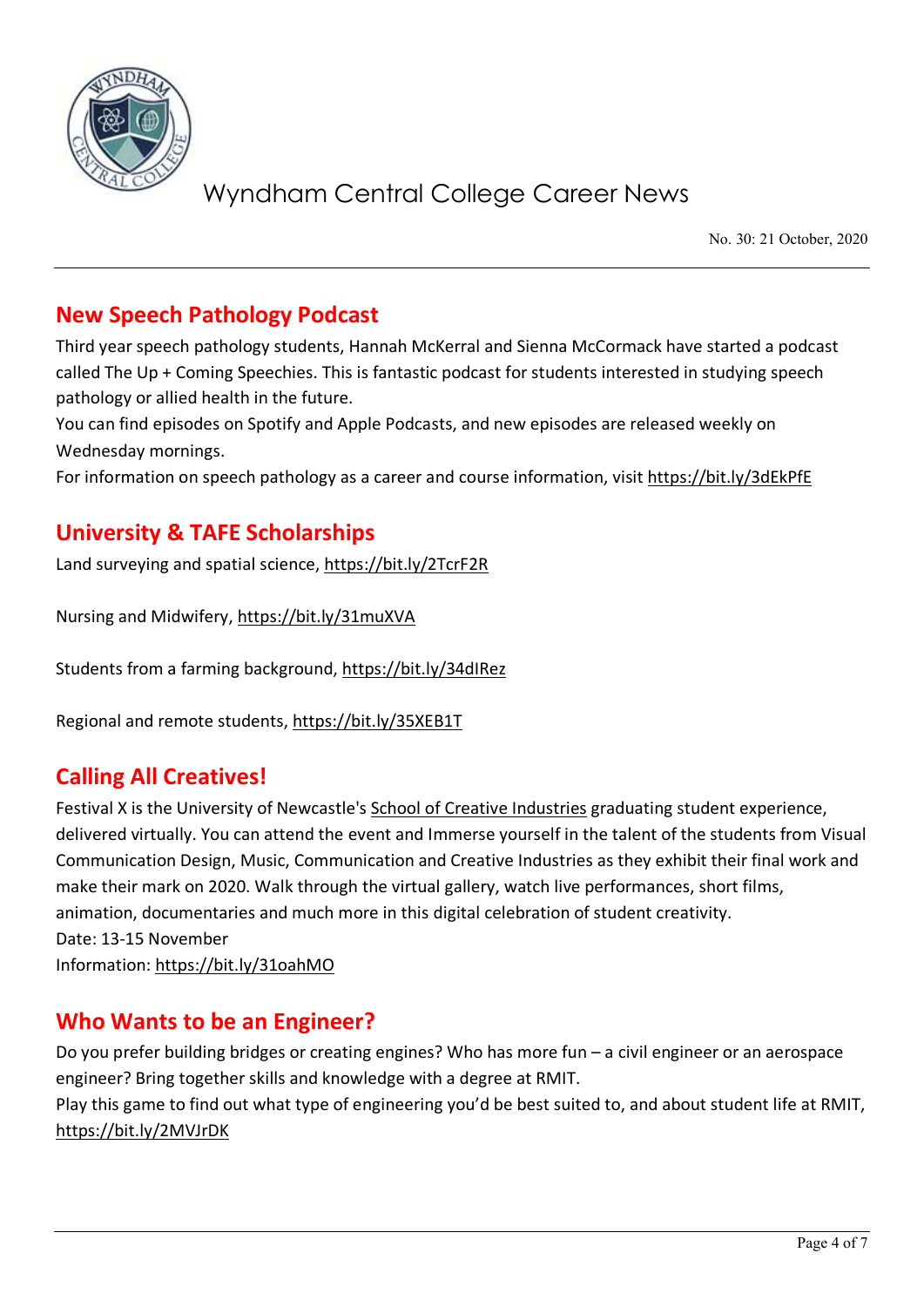

No. 30: 21 October, 2020

### **Interested in Engineering?**

The following information has been written by Nathan Chanesman at 'My Career Match':

"Engineering is one of most exciting and in demand careers for young people to choose. Engineering is an occupation with extremely wide reach. The term 'engineering' covers many fields and, by extension, many skills.

Engineers are scientists, inventors, designers, builders and great thinkers. They improve the state of the world, amplify human capability and make people's lives safer and easier.

As technology continues to develop, the need for engineers, and the reward of being an engineer, increases too. Some of the most popular reasons to be become an engineer include:

#### **Personal Happiness**

This is a career that will keep you happy by providing great financial security, diversity, flexibility, prestige, intellectual development, challenges and personal satisfaction. The variety of ideas and finished projects keep the engineer's job interesting.

### **Work with Smart People and Travel**

People who enjoy working with other people and travelling may become field service engineers. Creative people who constantly have new ideas about everything may enjoy working as design engineers. People who enjoy conducting experiments in laboratories.

### **Become an Entrepreneur**

Engineering also lends itself nicely to entrepreneurial types. In fact, more engineers are CEO's of companies than any other undergraduate degree. Usually this is because they invent something and then form a company to market and sell it. Other engineers may form construction, environmental, or consulting firms because their knowledge is in high demand.

### **Manage Companies**

Many engineers obtain higher degrees in business to become better managers and to receive a broader understanding of the inner workings of engineering companies. Many graduates work for financial companies; they may write software programs or construct financial models.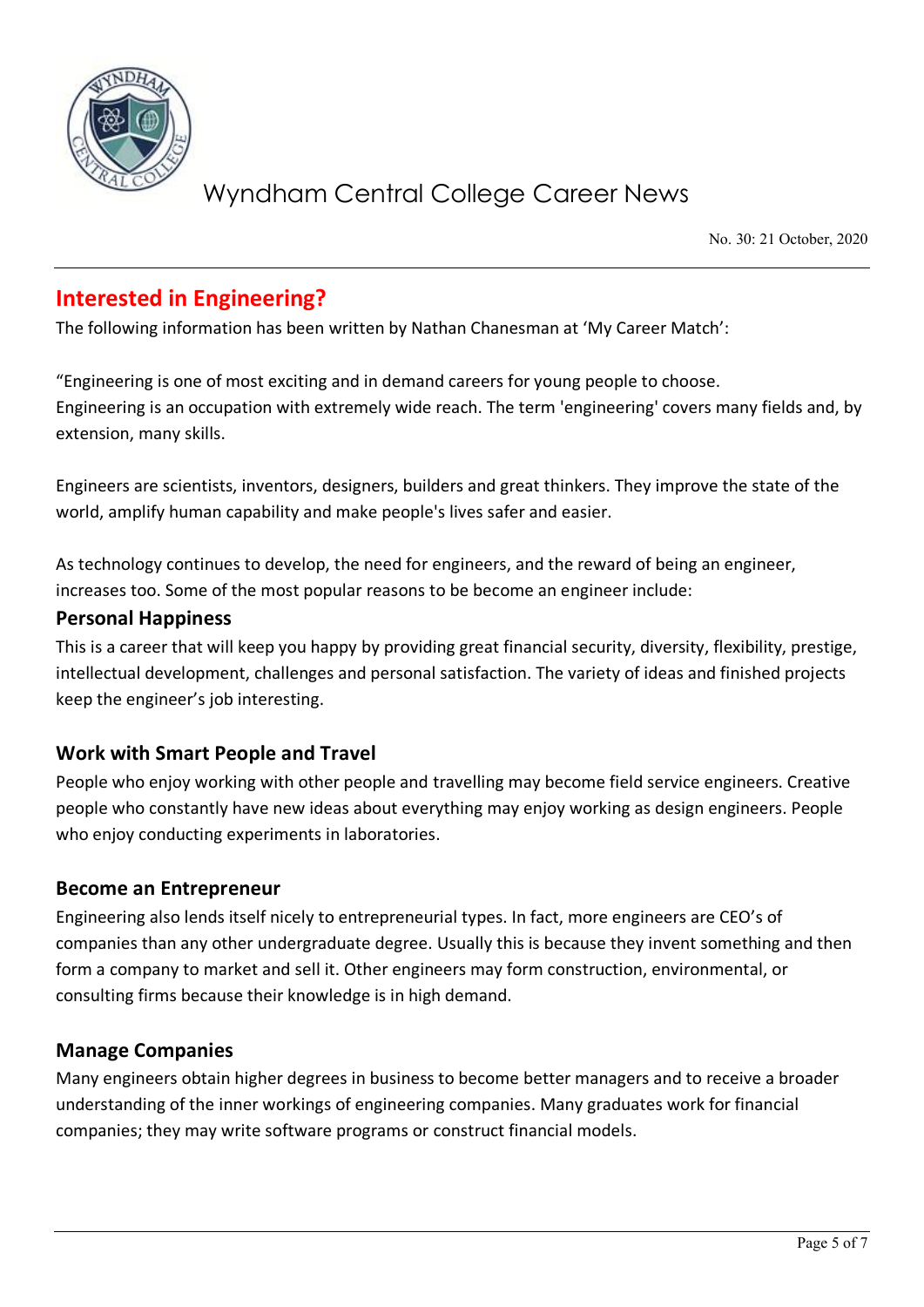

No. 30: 21 October, 2020

### **Learn to Think**

One of the best reasons to choose engineering is because an engineering education teaches you how to think through a problem in order to solve it. Engineering teaches all these mental agility skills will help you solve problems for the rest of your life. You access several different approaches to solve a problem, and then it is up to you to show everyone how your solution meets the needs of the design.

### **Make a Difference**

Engineering is one of the most humanistic fields. Engineering is about making life and the world a better place. The more you expose yourself to the world of engineering, the more opportunities you may have and the better prepared you will be to meet the challenges ahead.

You can sign up to receive newsletters and career articles from My Career Match at<https://bit.ly/2kBBw4o> Download the Careers with STEM Engineering Magazine at this link - <http://bit.ly/39SxV6r>

## **Cyber Security**

AustCyber Canberra Innovation Node has partnered with the University of Canberra to deliver a FREE cyber security careers showcase which will:

- Unpack the skills cyber security employers look for when hiring
- Provide insights into a 'day in the life' of a cyber security professional; and
- Showcase career pathways in the dynamic and rapidly growing cyber security sector.

Date: Tuesday 27 October, 10am

RSVP:<https://bit.ly/3nSVS5h>

### **Do You Love the Outdoors?**

Have you considered studying outdoor education or outdoor recreation? You can study outdoor recreation at TAFE institutes, private providers and via a traineeship at outdoor education centres such as Camp Coolamatong, Victoria and Outward Bound, NSW.

You can also study outdoor education and outdoor recreation at university. The following are examples of courses you can explore:

### **Victoria University**

Footscray Park: Bachelor of Outdoor Leadership,<https://bit.ly/2Qlzukf>

### **La Trobe University**

Bendigo: Bachelor of Outdoor Education,<https://bit.ly/2N1qoLr>